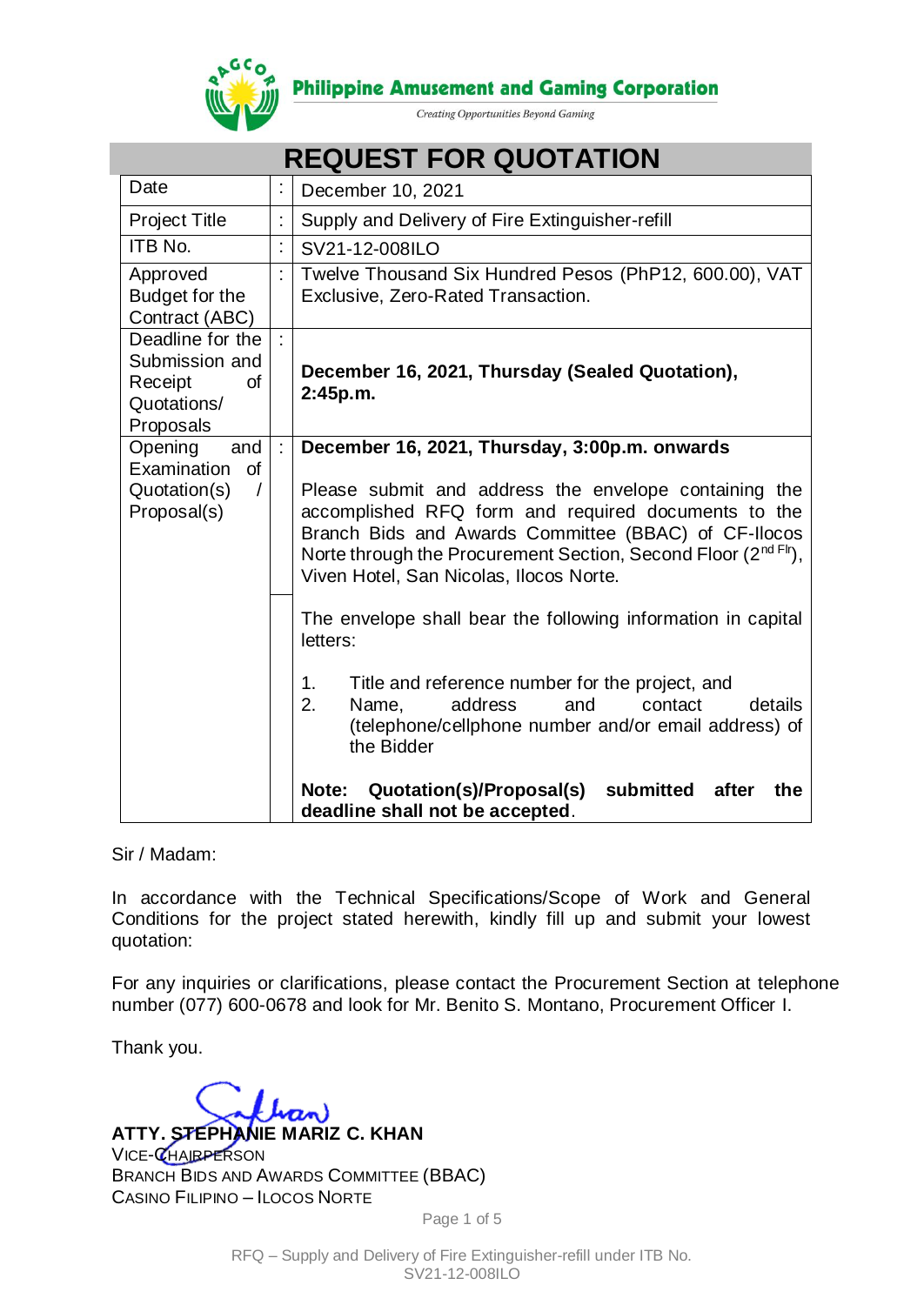Dear Ms. Khan:

In accordance with your request, following is our quotation for your requirement:

# **I. TECHNICAL SPECIFICATIONS / SCOPE OF WORK AND GENERAL CONDITIONS OF THE PROJECT**

|                                                                                                         | <b>Offered Technical</b><br><b>Proposal</b><br>Please fill up each<br>column with either:<br>"Comply" or "Not<br><b>Comply. Bidder</b><br>should likewise<br>indicate the "Brand",<br>if any. |  |  |  |  |
|---------------------------------------------------------------------------------------------------------|-----------------------------------------------------------------------------------------------------------------------------------------------------------------------------------------------|--|--|--|--|
|                                                                                                         | SUPPLY AND DELIVERY OF FIRE EXTINGUISHER-REFILL                                                                                                                                               |  |  |  |  |
|                                                                                                         | <b>TECHNICAL SPECIFICATIONS:</b>                                                                                                                                                              |  |  |  |  |
|                                                                                                         | FIRE EXTINGUISHER-REFILL:                                                                                                                                                                     |  |  |  |  |
| 7 PCS                                                                                                   | Chemical content: Mono ammonium phosphate<br>NHSN2P04<br>Capacity Kilogram<br>Full Weight of Fire extinguisher<br><b>Operating Pressure 1344KPA</b><br>Test Rating of 2.5MPA                  |  |  |  |  |
|                                                                                                         | Operating Temperature Range $-40^{\circ}$ C 48°C                                                                                                                                              |  |  |  |  |
|                                                                                                         | <b>TERMS OF REFERENCE:</b>                                                                                                                                                                    |  |  |  |  |
| extinguisher.                                                                                           | 1. The <b>SUPPLIER</b> must advice <b>PAGCOR</b> at least three (3)<br>days prior to the disposal of the chemical content of the fire                                                         |  |  |  |  |
| extinguisher.                                                                                           | 2. The <b>SUPPLIER</b> must accept the witness team from<br><b>PAGCOR</b> during the disposal of chemical content of the fire                                                                 |  |  |  |  |
|                                                                                                         | 3. The <b>SUPPLIER</b> must have a proper handling of disposal<br>and refilling chemical content of the fire extinguisher.                                                                    |  |  |  |  |
|                                                                                                         | 4. The SUPPLIER must have the safe place/area of disposing                                                                                                                                    |  |  |  |  |
|                                                                                                         | chemical content and Government licenses from the Bureau                                                                                                                                      |  |  |  |  |
|                                                                                                         | of Safety and Fire Protection.<br>5. The <b>SUPPLIER</b> must re-paint with the same color upon                                                                                               |  |  |  |  |
|                                                                                                         | delivery including the attached labeling inventory and be<br>sure that passed to the quality of no leakage control.                                                                           |  |  |  |  |
| 6. The <b>SUPPLIER</b> must provide steel safety pin on fire<br>extinguisher and plastic sealed system. |                                                                                                                                                                                               |  |  |  |  |

Page 2 of 5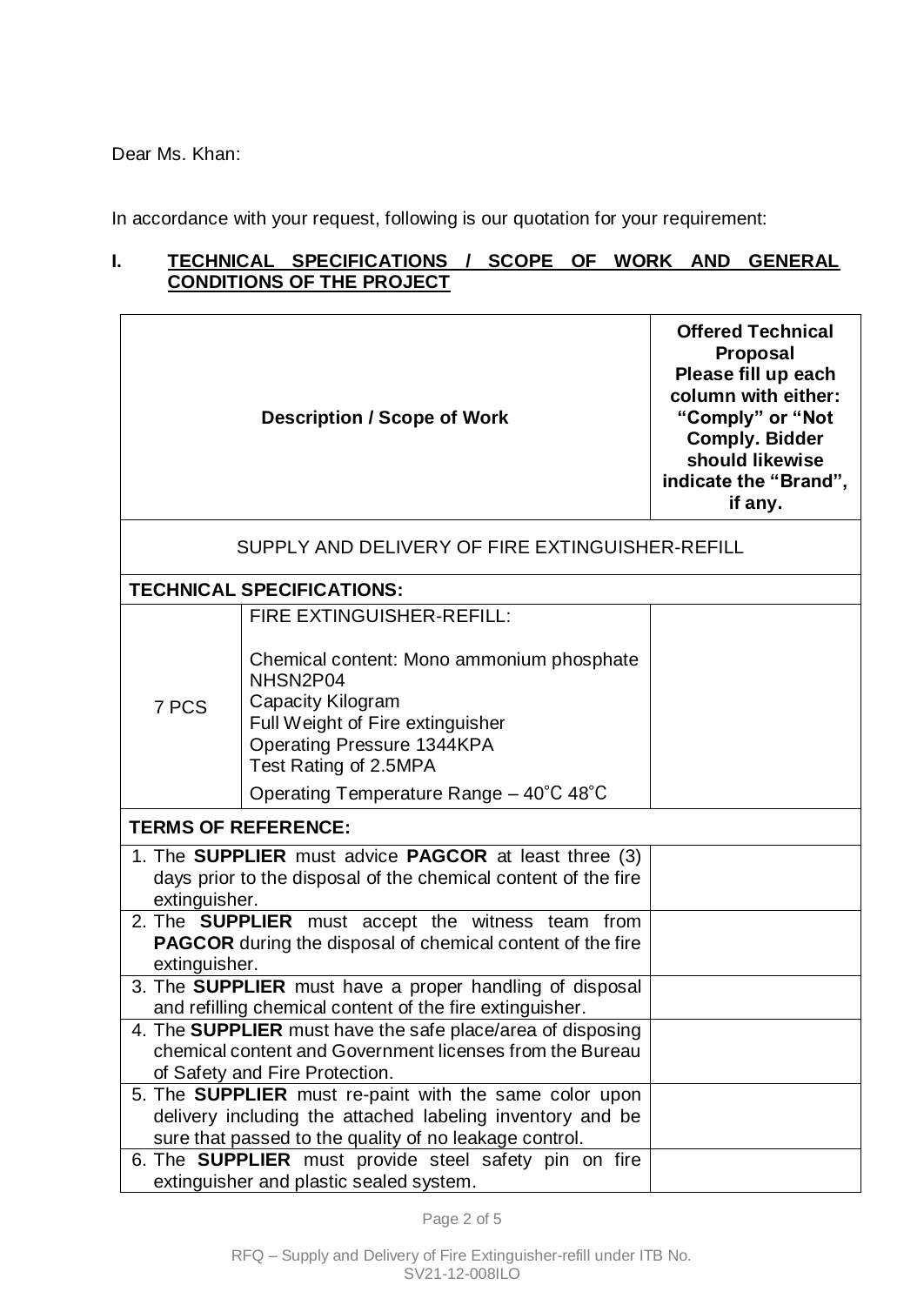| 7. The <b>SUPPLIER</b> must have a Philippine Standard Quality<br>Certificate. |                                                                                                                 |  |
|--------------------------------------------------------------------------------|-----------------------------------------------------------------------------------------------------------------|--|
| Delivery<br>Period:                                                            | Within seven (7) calendar days from the<br>effectivity date specified in the Notice to<br>Proceed.              |  |
| Delivery<br>Place:                                                             | Casino Filipino - Ilocos Norte, Second Floor<br>(2 <sup>nd flr</sup> ), Viven Hotel, San Nicolas, Ilocos Norte. |  |

# **II. FINANCIAL QUOTATION:**

| Quantity                                                                             |                                                                                                                                                                                                                                                                   | <b>Description</b> | <b>Unit Cost</b>                                    | <b>Total Cost</b><br>(VAT-Exclusive,<br><b>Zero-Rated</b><br><b>Transaction)</b> |
|--------------------------------------------------------------------------------------|-------------------------------------------------------------------------------------------------------------------------------------------------------------------------------------------------------------------------------------------------------------------|--------------------|-----------------------------------------------------|----------------------------------------------------------------------------------|
| 7 PCS                                                                                | FIRE EXTINGUISHER-REFILL:<br><b>Chemical content: Mono</b><br>ammonium phosphate<br>NHSN2P04<br>Capacity Kilogram<br>Full Weight of fire extinguisher<br><b>Operating Pressure 1344KPA</b><br>Test Rating of 2.5MPA<br>Operating Temperature Range -<br>40°C 48°C |                    | <b>PhP</b>                                          | <b>PhP</b>                                                                       |
| <b>GRAND TOTAL</b><br>COST<br><b>VAT Exclusive, Zero</b><br><b>Rated Transaction</b> |                                                                                                                                                                                                                                                                   |                    | (Note: Please state amount in words and in figures) |                                                                                  |

#### **NOTES:**

- 1. The quotations (unit and total prices) shall be rounded off up to two (2) decimal places.
- 2. Quotations must be gross of all applicable taxes and VAT-exclusive, zero rated transactions.

| <b>VALIDITY OF OFFER:</b> | Ninety (90) calendar days from the date of opening                                                                |
|---------------------------|-------------------------------------------------------------------------------------------------------------------|
| <b>PAYMENT SCHEDULE:</b>  | of quotations<br>Payment shall be based on actual delivery and<br>upon issuance of the Certificate of Acceptance. |

## **Additional Requirements:**

Bidders have the option to submit the following documents, together with the quotation, on the deadline for the Submission and Receipt of Quotations/Proposal or at the latest within three (3) calendar days from the determination of the bidder having

Page 3 of 5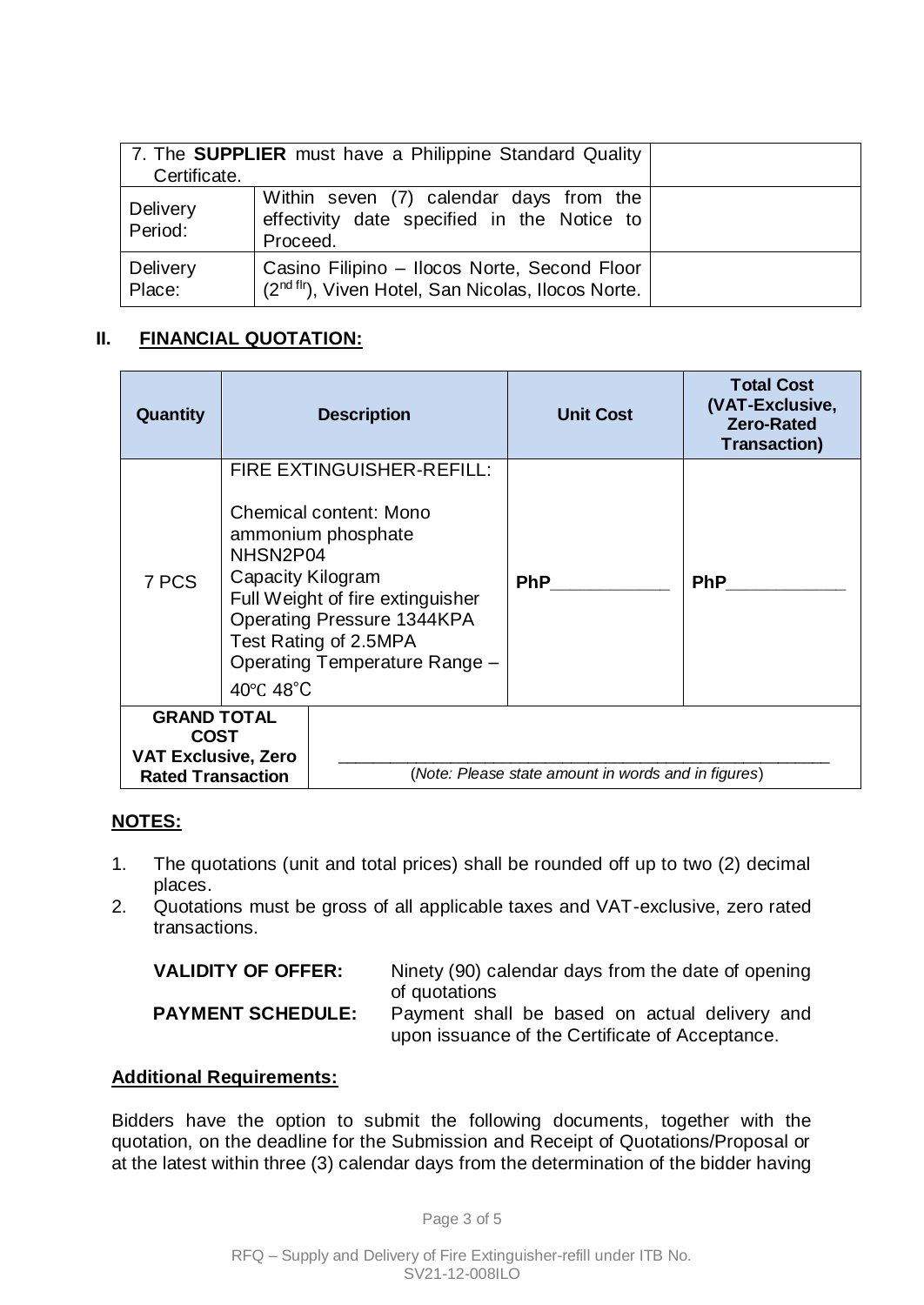the Lowest / Single Calculated Quotation and receipt of the BBAC notice relative thereto:

- 1. Registration Certificate from the Department of Trade and Industry (DTI) for sole proprietors, Registration Certificate from the Securities and Exchange Commission (SEC) for corporations, partnerships or joint ventures or Registration Certificate from the Cooperative Development Authority (CDA);
- 2. Valid Mayor's Permit issued by the city or municipality where the principal place of business of the bidder is located or Official Receipt as proof of payment for renewal;
- 3. Philippine Government Electronic Procurement System (PhilGEPS) Registration Number;

## **NOTES:**

Bidders shall submit their quotations through their duly authorized representatives using this form only. This form must be completed without any alterations to their format and no substitute form shall be accepted. All parameters shall be filled in with the correct and accurate information as required.

- 1. Quotation(s)/Proposal(s) submitted exceeding the Approved Budget for the Contract shall be rejected.
- 2. The prices quoted are to be paid in Philippine Currency.
- 3. All prices quoted are **INCLUSIVE** of all applicable duties, government permits, fees, and other charges relative to the acquisition and delivery of items to PAGCOR, but **VAT-Exclusive, Zero-Rated Transaction**.
- 4. For the purpose of standardization of quotations/proposals, this RFQ Form will prevail over all kinds and forms of quotation. In case of price discrepancy over the amounts in words and in figures, the amount in words will prevail.
- 5. Any interlineations, erasures or overwriting shall be valid only if they are signed or initiated by you or any of your duly authorized representative/s.
- 6. PAGCOR shall have the right to inspect and/or to test the goods to confirm their conformity to the technical specifications.
- 7. Award of contract shall be made in favor of the supplier or contractor having the Single or Lowest Calculated Responsive Quotation, which complies with the minimum technical specifications and other terms and conditions stated herein.
- 8. The supplier/contractor/consultant agrees to pay a penalty of one-tenth of one percent (1/10 of 1%) of the corresponding contract price for each day of delay, including non-working days (i.e. Saturday and Sunday), legal holidays or special non-working holidays. PAGCOR shall rescind the contract once the cumulative amount of liquidated damages reaches ten percent (10%) of the amount of the contract, without prejudice to other courses of action and remedies open to it.
- 9. Other terms and conditions are stipulated in the attached Annex "A" of the Purchase Order.

#### **BIDDER'S COMMITMENT:**

Page 4 of 5